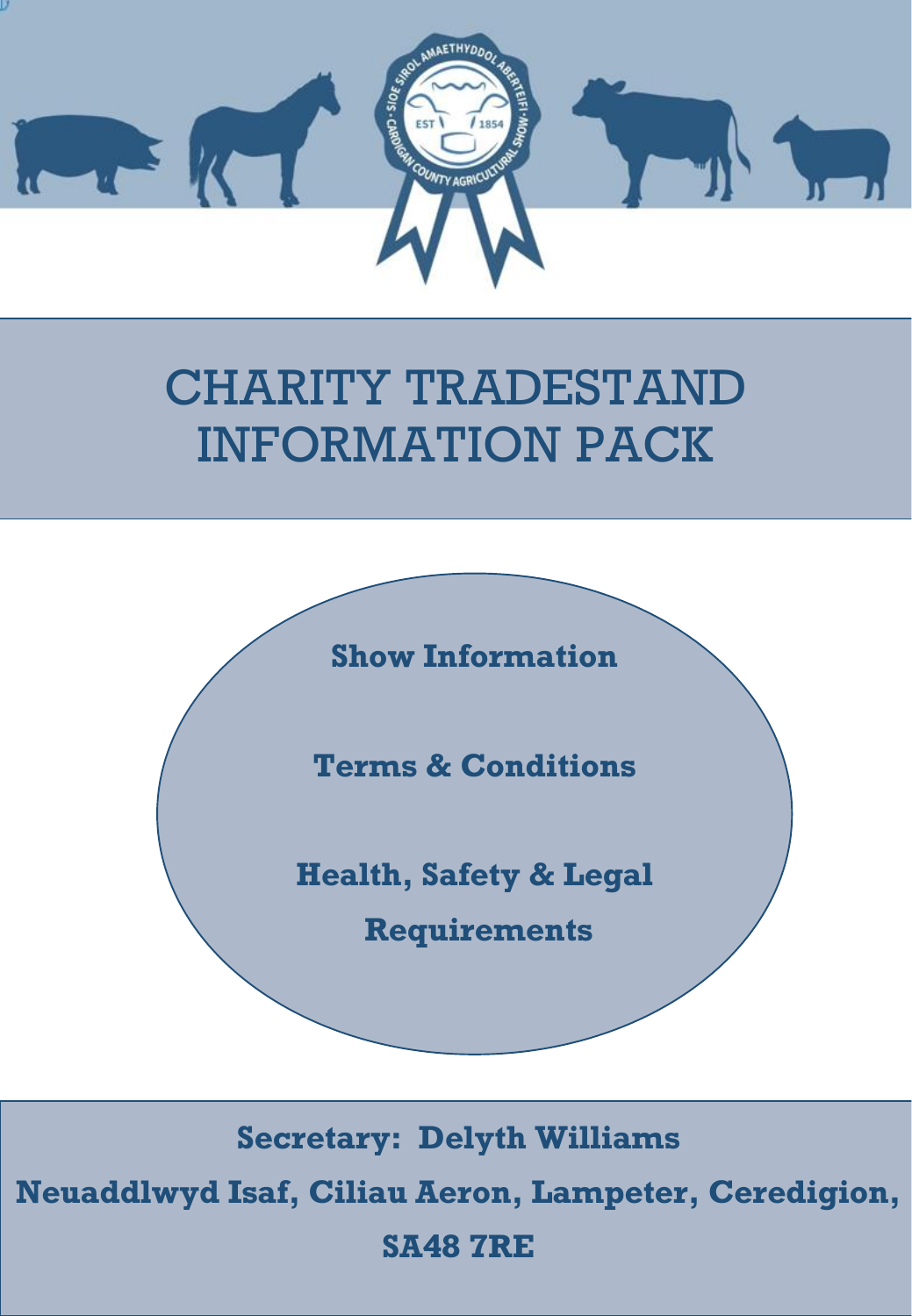Saturday 30 July 2022



## Why Exhibit at Cardigan Show?

Cardigan County Show is a long established Show. 1854 was the year when Cardigan Agricultural Society was formed when a group of businessmen and gentlemen farmers from the Cardigan area met to discuss the setting up of an exhibition, therefore forming the Cardigan Agricultural Society. The first Show was held on 3<sup>rd</sup> August 1854 at The Priory, Cardigan.

The annual Cardigan County Show is located at the wonderful location of Briscwm Fields overlooking Cardigan Estuary and the island attracting visitors and exhibitors from all parts of the Country, with over 100 trade stands and well in excess of 1,000 horse and livestock entries. The show has many attractions including Main Ring Attractions and Displays, Poultry, Dog Show, Dog Agility demonstrations. Other sections include Rural Crafts, Floral Art and Horticulture and Food Hall.

Many of our tradestands attend year on year, with enquiries for bookings being received earlier and earlier each year with businesses wanting to secure their attendance at the Show.

## Use of Stand Space

- Charitable or other institutions wishing to make appeals for collections or contributions to their funds must first obtain permission from the Show Office.
- Political or propaganda trade stands are not permitted. Political activity such as canvassing or handing out literature will not be tolerated.
- The Show Organisers reserve the right to decline any trader it views to be selling items they deem to be unacceptable or offensive and will request any such items be removed from sale.
- The sale of the following are strictly prohibited at the Show: fireworks, garden flares, Chinese lanterns, firearms, knives, catapults and any product that could be a nuisance or annoyance to others
- Any misrepresentation in description of goods sold in the application process in order to gain admittance will result in the exhibitor or their goods being removed from the Showground without a refund or compensation.
- Exhibitors must comply with all relevant Trading Standards legislation safety, fair trading and quality. Trading Standards representatives do attend the show. We will encourage the consumer to forward any complaints to the Trading Standards Office.

## Application

You are applying for **ONE** of a limited number of 'free 10ft tradestand space' only that the Show offers to **local charities**. Only **TWO** entry tickets will be provided. Any additional ones required will have to be purchased beforehand or on the day.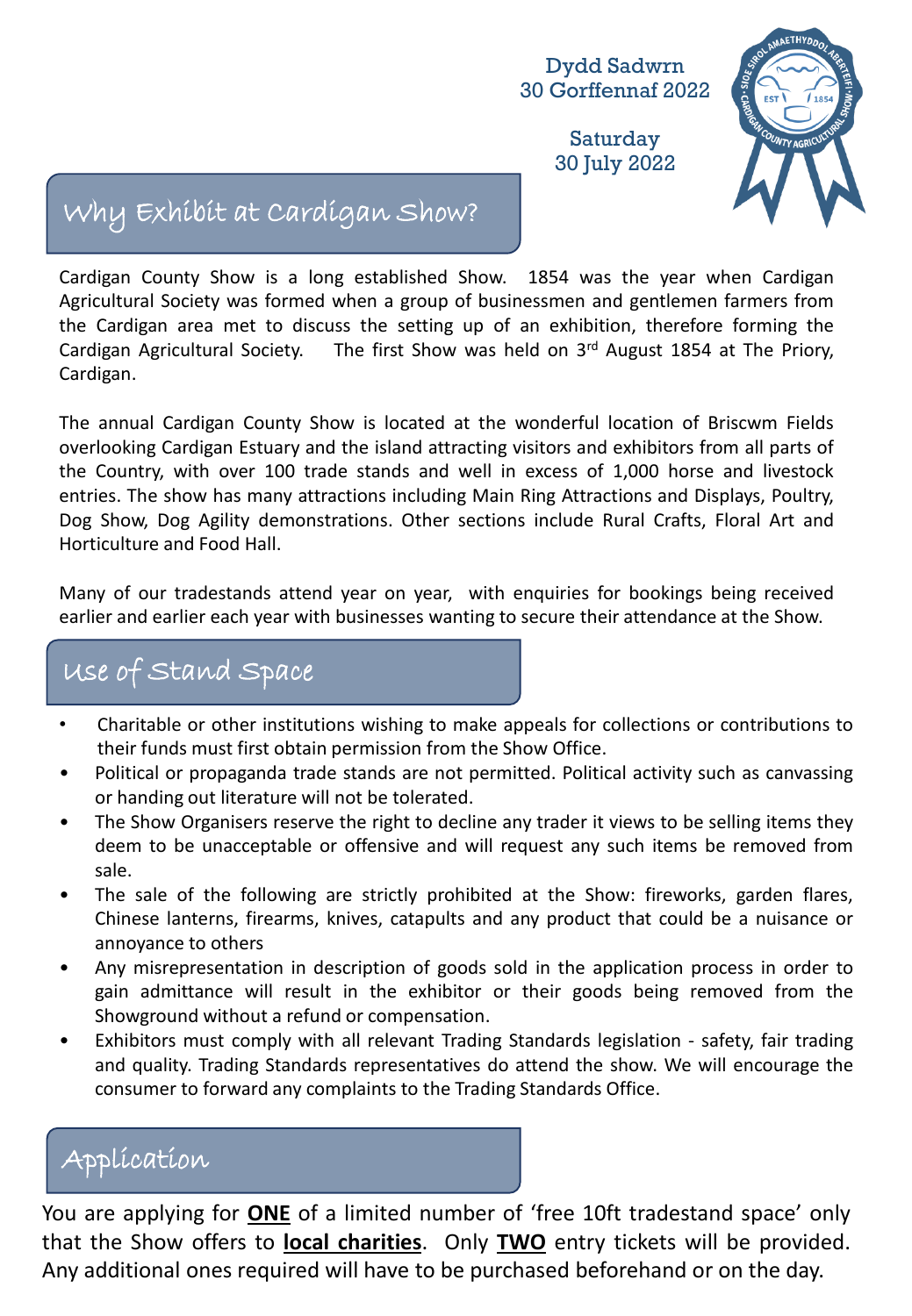Saturday 30 July 2022 Stand Information



- Applications close 27<sup>th</sup> April 2022. Applications will only be secured upon receipt of completed Application Form and Risk Assessment. The number of available spaces is limited and if not successful an option to purchase a tradestand will be available.
- Applicant should be aware that the Society reserves the right to refuse any application, without giving any reason and reserves the right to determine the area and position of sites.
- Traders are responsible for ALL litter in the vicinity of their stand. All trade waste must be removed by the trader before and after the Show. A charge of £100 will be invoiced directly to the stand holders if the Society has to remove any trade waste after show breakdown.
- Traders staff MUST park in the FREE public car park. NO TRADESTAND vehicles whatsoever are to be parked around the main rings. All vehicles must display the vehicle pass and after unloading of equipment and stock must be parked in the public car park. All vehicles should have left the Showground by 8.30am.
- Entrance to the Showground will be available prior to Show Day to set up and from 6am on Show Day. All tradestands should be set up by 9am. Stands must remain open until 5.30pm. Access from the public car park to commence clearing the stand will not be permitted until 4.30pm.
- It is the exhibitors responsibility to ensure that any construction of marquees or any other structure complies with the regulations stated in 2015 Construction (Design and Management) rules.
- No trader shall sub-let or re-let any of the space allocated to them.
- Exhibition space will be clearly marked out on the ground or on the tables. Your stand must fit into the area you have booked and marked out by us including any vehicle guy-ropes and trailer draw-bars. Exhibitors must not arrange goods or signs that create an obstruction to other exhibitors.
- Any space allotted which is not occupied by 8am on show day shall be considered not required and the Society has the right to re-allocate the space.
- A professional approach regarding product pricing, presentation and selling manner is required from all Exhibitors.

## Covid

• As we do not know what the rules in respect of Covid will be on the day of the Show, you will be required assess and put in place suitable control measures to mitigate the risk of Covid as per the requirements in place on the day of the Show and this should be included on your Risk Assessment or a separate Covid Risk Assessment on the day. .

## Livestock on Tradestands

- If livestock (including poultry) forms any part of the exhibit, prior agreement must be granted and full details must be given on the application form. Exhibitors must ensure that they comply with all current DEFRA regulations as well as those of the Show. Please contact the Show Office for further information.
- The Show Office must be sent/ given the relevant movement order and other applicable documentation. Any exhibitor (and their staff) with livestock on their stand must provide hand washing facilities. All animals and their pens must be kept in a clean condition and standards maintained for the duration of the Show.
- The holding number of the Showground is 55/305/8647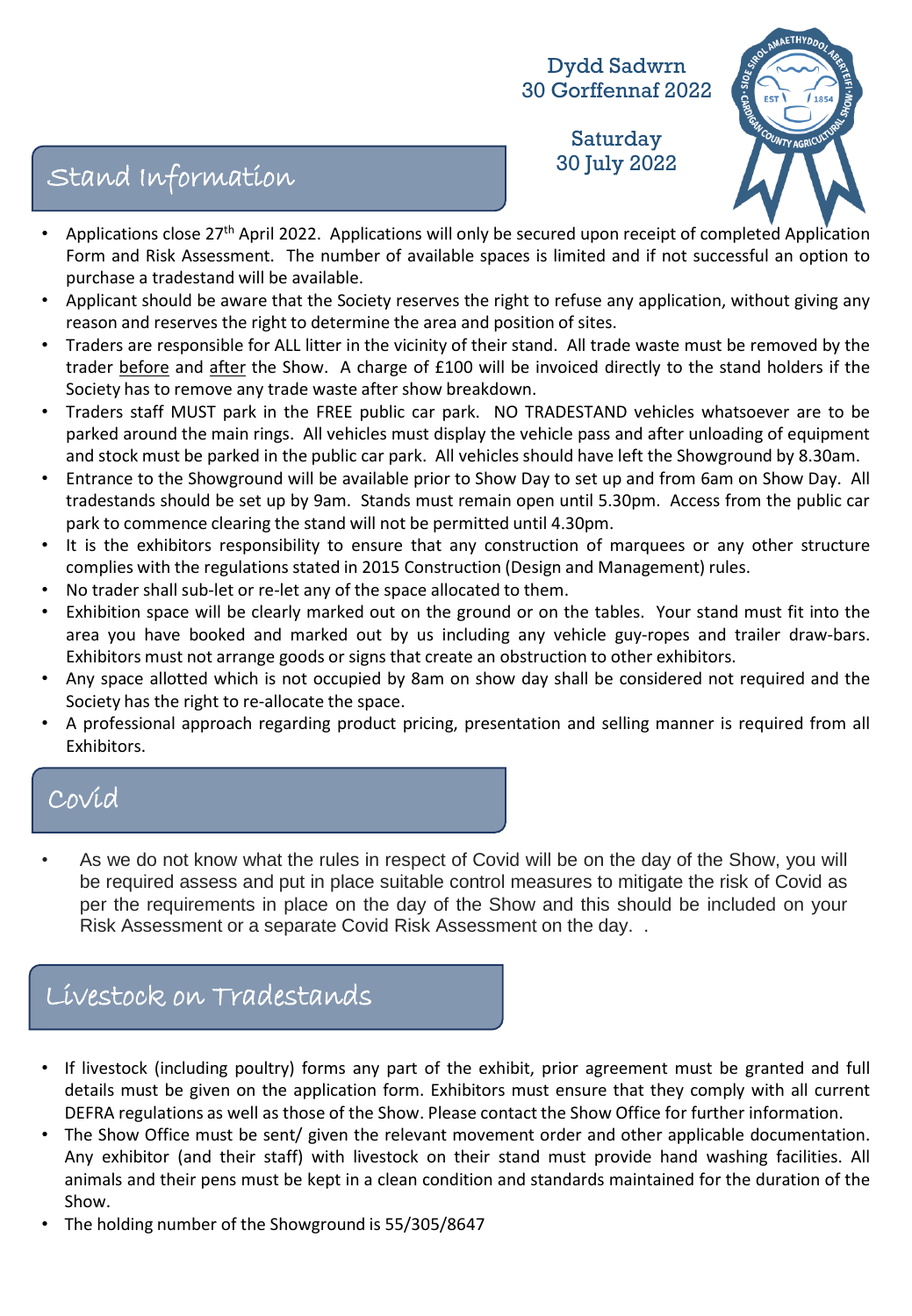Saturday 30 July 2022



## Health and Safety

- All traders must provide a Risk Assessment as specified in Regulation 3 of the Management of Health and Safety at Work Regulations 1999. A template is available at the back of this pack.
- All exhibitors must carry Public Liability Insurance to a minimum of £5M.
- Exhibitors are responsible for the safety and security of their stand / stock and will be responsible for all claims arising during the preparation phase, show day and de-preparation phase.
- Any Traders behaving in a threatening or intimidating manner towards showground staff, other traders or the general public will be asked to leave site and will not allowed to trade with the Cardigan County Show in the future.
- Electricity must be pre-booked at an extra cost. Personal generators are prohibited.
- Traders are responsible for all equipment brought to the show ground. Trader must ensure equipment complies with relevant legislations and portable electrical equipment must be subject to PAT. Non-compliance may result in exclusion from the show.
- Trade stands, where the public can walk within the trade stand, must maintain exemplary housekeeping principles.
- Trade stands that operate rides must do so within the scope of relevant Health and Safety legislation. All equipment must be well maintained and copies of insurance, risk assessments and electrical testing must be demonstrated.
	- Inflatable play equipment must have a PIPA tag.
	- Fairground and amusement equipment must conform to ADIPS and operators must provide a Document of Operational Compliance
- All vehicles must be driven in an appropriate manner around the show ground. If a trade stand vehicle is parked on the showground the driver must remain near the vehicle and be available to remove vehicle in an emergency evacuation.
- Trade stand holders, contractors working or delivering on site for a trade stand must not obstruct entrances, exits, roads with unattended vehicles.
- Fire Extinguishers must be positioned by all generators. Traders must conform to precautions against fire and provide a fire risk assessment if necessary.
- There will be continuous night security patrols during the Show. However, it is the responsibility of Traders, or their agents, to safeguard their property. The Society does not accept any responsibility whatsoever for any losses.
- The show organisers accept no responsibility for any damage to vehicles or trade stands by the actions of others.
- Vehicle movement restrictions do not apply to emergency vehicles or vehicles displaying official badges.
- No exhibitor will be allowed to place his exhibits, boards or placards beyond the limits of the space allotted.
- The following points will be checked before and during the Show by our Health & Safety Team: Erection and dismantling of marquess and structures Transportation of goods; Electrical supply, connections and earthing Working at height; Migrant workers; Fire Risk Assessment if applicable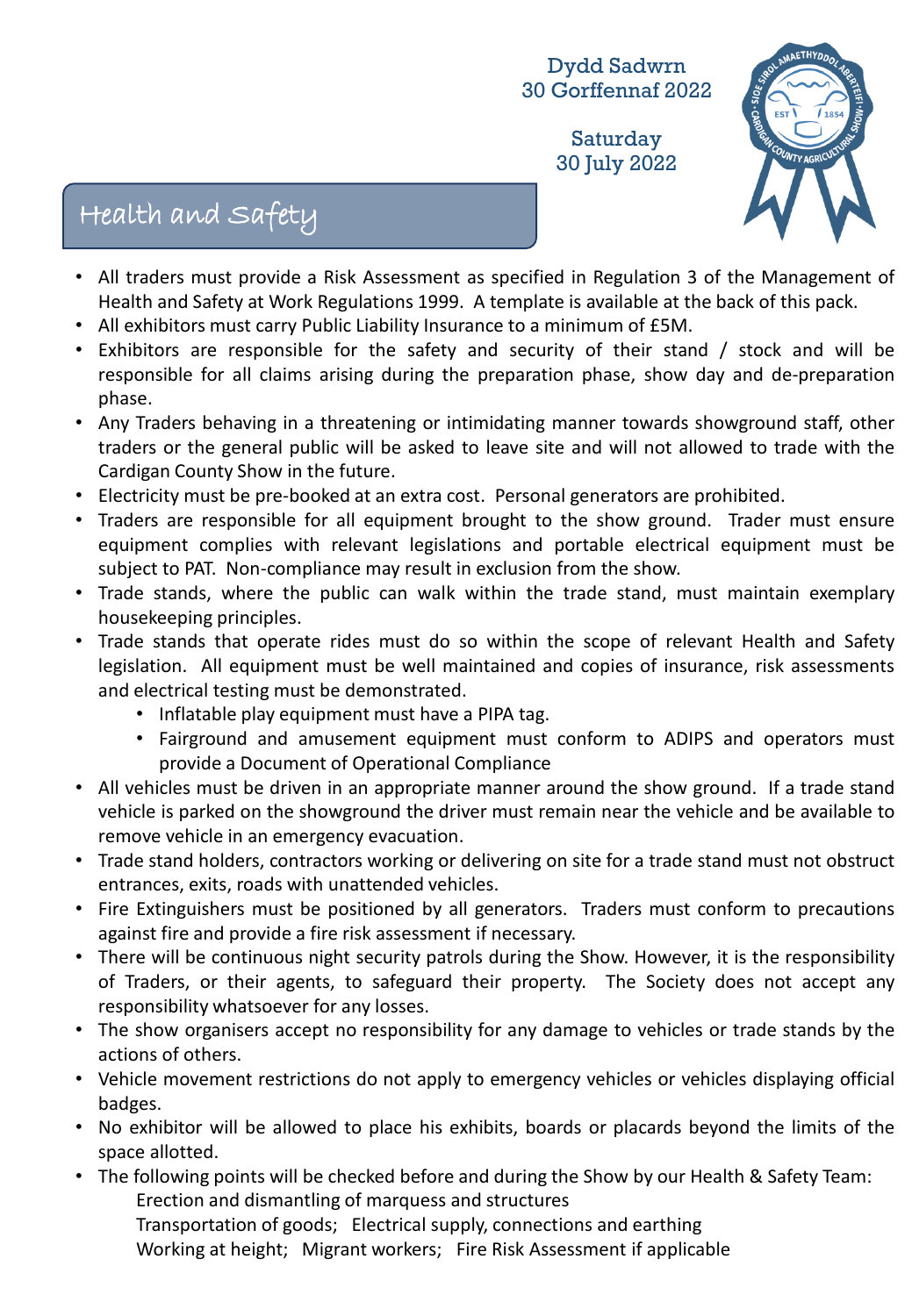Saturday 30 July 2022



## Food & Drink

- Cardigan Show are fully committed to enthusiastically pursuing the high standards of the Food Hygiene Market Stalls and Delivery Vehicles Regulations, and you are advised that your vehicles and stalls and practices may be subject to inspection from the Local Authority Environmental Health Department. Should you require further advice, please consult with your Local Authority Environmental Department.
- Any exhibitor handling food items must be registered with their local authority for Food & Hygiene regulations
- Applicants should be aware that the Society reserves the right to refuse any application, without giving any reason and reserves the right to determine the area and position of sites.
- Caterers and those supplying food and drink must provide adequate bins in the vicinity of their stand
- As a Committee we will apply for a License to sell Alcohol in the food hall to cover all the stallholders,, all we ask is for a £5 contribution towards the cost from all stalls selling Alcohol (collected on the day).

## Hospitality

• Exhibitors are permitted to supply small scale hospitality free of charge to the public, however, this is strictly limited to drinks and finger foods. Your intent to provide hospitality must be noted on your application form and we reserve the right to refuse this.

## Vehicles

- There is a maximum speed limit of 5mph on the Showground at all times.
- Vehicles must be parked within the limit of their stand, otherwise they should be parked in the public free car park.
- All vehicles must display their trade stand pass with contact details on. Any trade stand vehicle not parked in the appropriate place after 8.30am will be removed.
- The Society reserves the right to restrict vehicle movement in adverse weather conditions.
- Vehicles parked in the public car park will not be allowed back onto the showground until 4.30pm for clearing.

### Cancellations

- If an exhibitor withdraws from the show or cancels the space booked, all fees paid shall be forfeited whether the site is relet or not.
- The Society will not be held responsible if, for any reason, the Show in any particular year or years is cancelled, or the period of its advertised duration curtailed. In this instance the Society shall retain all fees.
- The Society will not be liable for any loss or damage whether caused by the negligence of the Society, its servants or agents or in any other way whatsoever.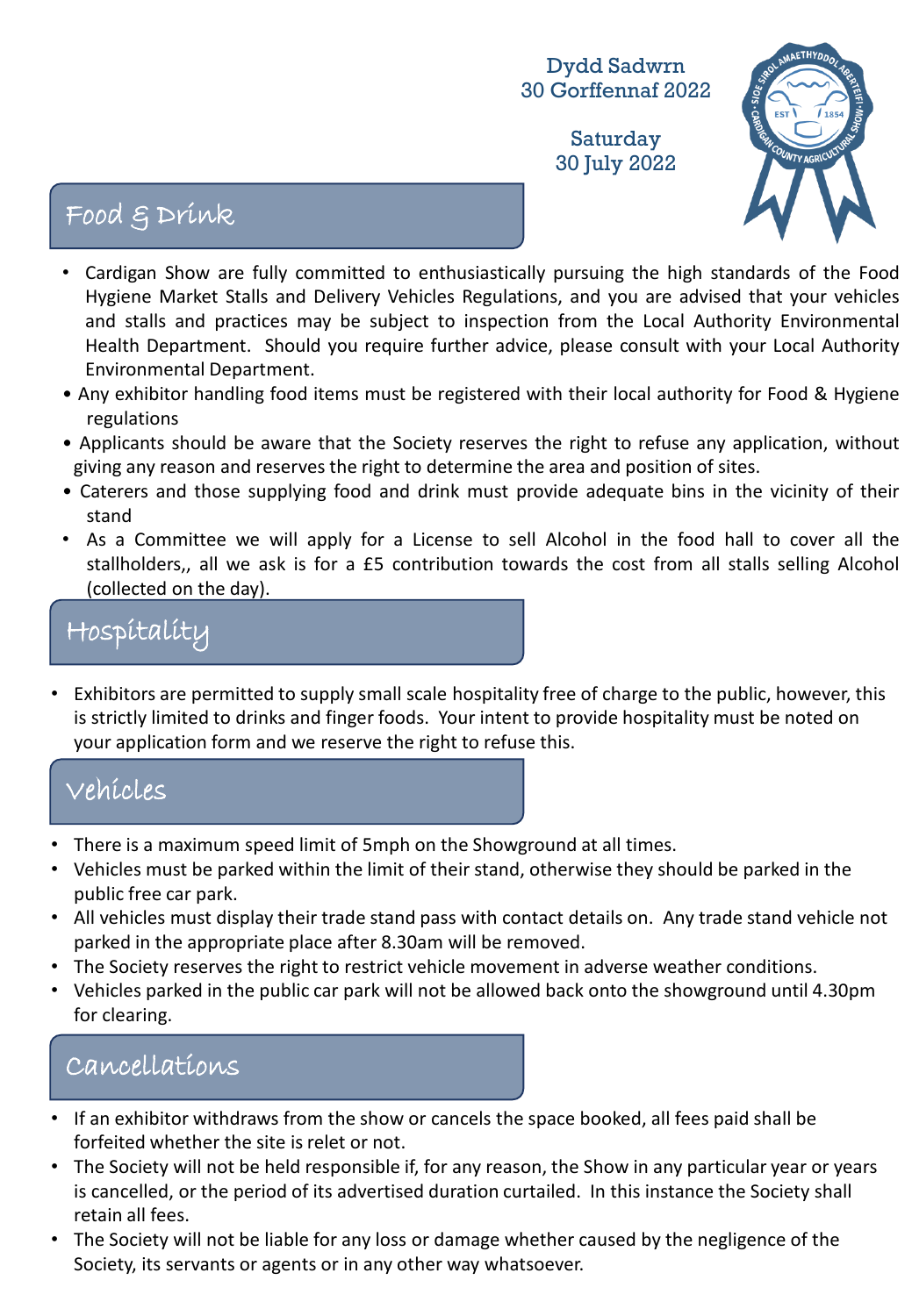## **CHARITY TRADESTAND APPLICATION FORM**

Dydd Sadwrn 30 Gorffennaf 2022

> Saturday 30 July 2022



| <b>Charity Name:</b>                               |                                        |  |  |  |
|----------------------------------------------------|----------------------------------------|--|--|--|
| <b>Address:</b>                                    | Address for correspondence/tickets etc |  |  |  |
| <b>Contact Name:</b>                               | Tel/Mob:                               |  |  |  |
| Website:                                           |                                        |  |  |  |
| Email:                                             |                                        |  |  |  |
| Please give a brief description of what you sell:- |                                        |  |  |  |

## **10ft Tradestand Space and two entry passes**

**(you will need to provide your own gazebo, table etc)**

#### **The number of available spaces is limited and if not successful an option to purchase a tradestand will be available**

| I have read and agree to the Terms & Conditions included |  |
|----------------------------------------------------------|--|
| in this Pack.                                            |  |

Please tick box to confirm compliance to below statement.

Signed: …………………………………………. Dated: ………………

**I / we confirm that we have extant Public Liability Insurance with a minimum of £5m cover in place for the duration of the show (including preparation and de-preparation).**

**Policy No:**

### **CLOSING DATE: 27 APRIL 2022**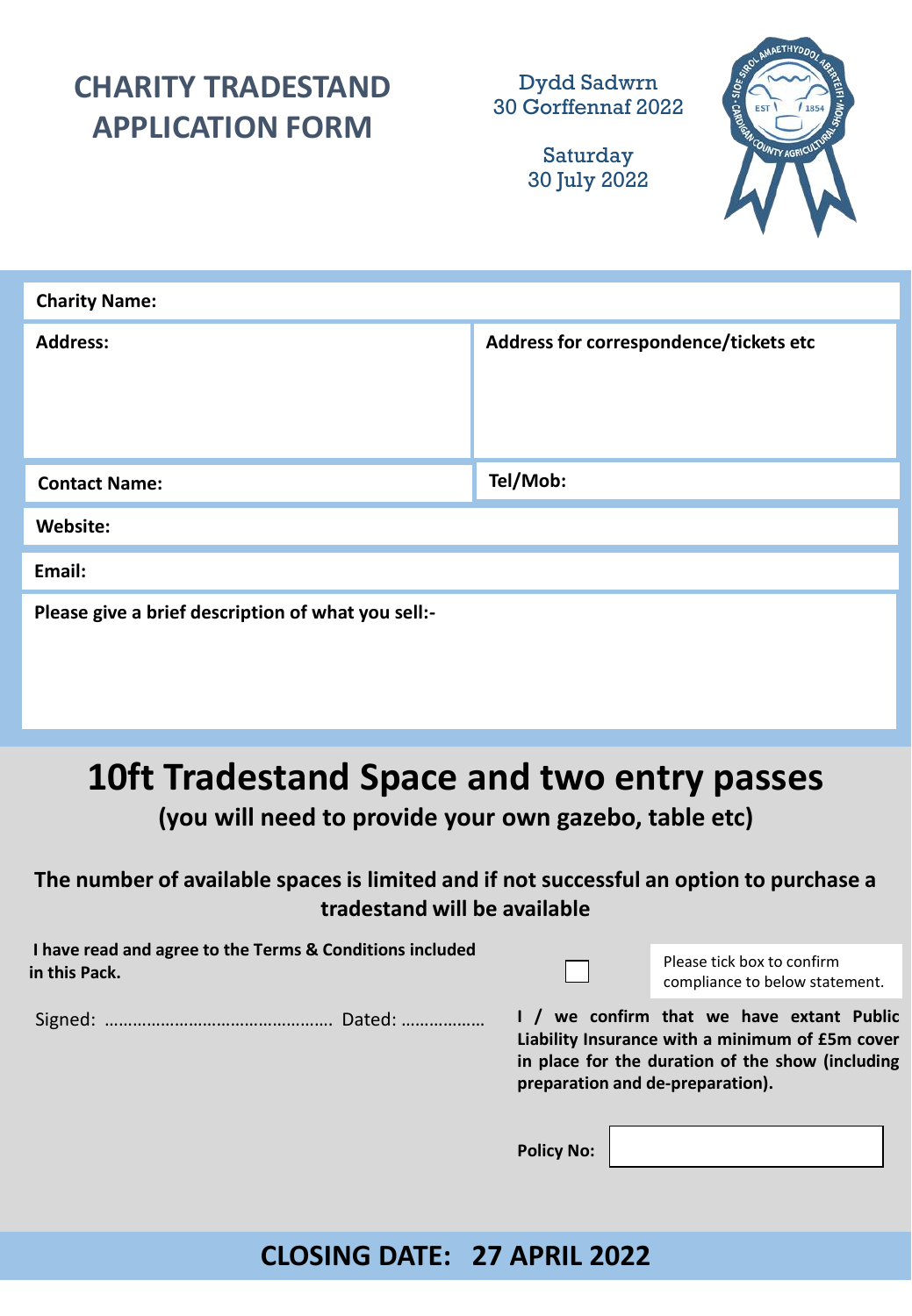

| <b>Organisation Name:</b>                        |                                                                                    |                        |           |     |
|--------------------------------------------------|------------------------------------------------------------------------------------|------------------------|-----------|-----|
| Part 1 - Before you start (tick appropriate box) |                                                                                    | Yes:                   | <b>No</b> | N/A |
| Have you done this type of job before?           |                                                                                    |                        |           |     |
| Do you have the right equipment for the job?     |                                                                                    |                        |           |     |
| Equipment subject to PAT and in date?            |                                                                                    |                        |           |     |
| Do you have the right PPE?                       |                                                                                    |                        |           |     |
| Are scaffolds and ladders inspected?             |                                                                                    |                        |           |     |
|                                                  | If you have answered 'NO' to any of the above questions, take the required action. |                        |           |     |
|                                                  | Part 2 - Safety Assessment (tick the box if the hazard is present)                 |                        |           |     |
| Slips, trips and falls                           | <b>Confined Spaces</b>                                                             |                        |           |     |
| <b>Falls from Height</b>                         | Dust                                                                               |                        |           |     |
| <b>Falling objects</b>                           | <b>Fumes</b>                                                                       |                        |           |     |
| <b>Hazardous Substances</b>                      | Noise                                                                              |                        |           |     |
| Heat/Fire/Explosion                              | Vibration                                                                          |                        |           |     |
| Asbestos                                         | Electricity                                                                        |                        |           |     |
| Violence                                         |                                                                                    | Radiation              |           |     |
| Food preparation / storage                       |                                                                                    | Contamination          |           |     |
| Overturn/collapsing                              |                                                                                    | <b>Adverse Weather</b> |           |     |
| <b>Manual Handling</b>                           |                                                                                    | Temperature            |           |     |
| Vehicles                                         |                                                                                    | <b>Work Equipment</b>  |           |     |
| Risk to you from work of others                  | Risk to others from your work                                                      |                        |           |     |
| Others: (Please specify)                         |                                                                                    |                        |           |     |
|                                                  |                                                                                    |                        |           |     |